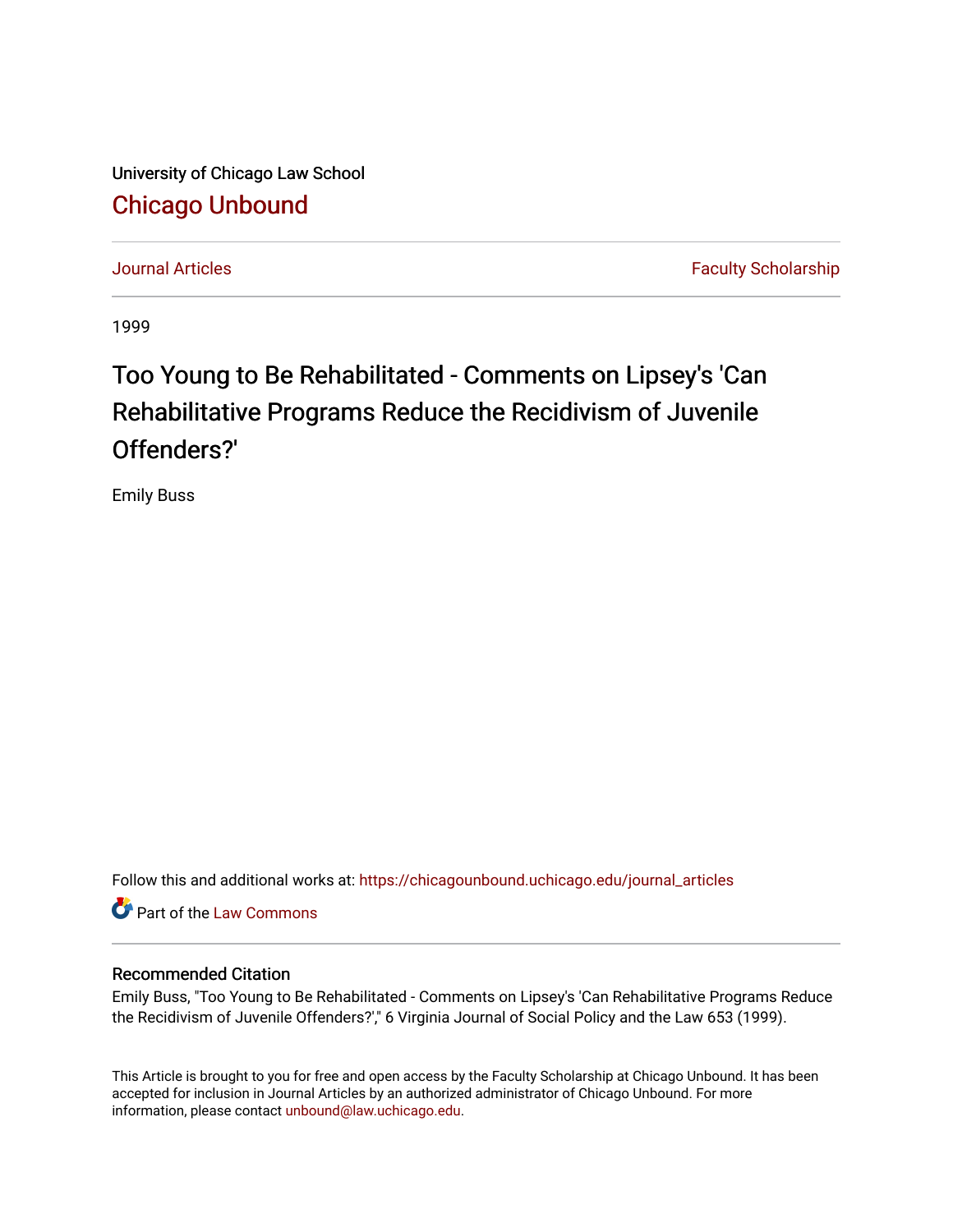# TOO YOUNG TO BE REHABILITATED? COMMENTS ON LIPSEY'S "CAN REHABILITATIVE PROGRAMS REDUCE THE RECIDIVISM OF JUVENILE OFFENDERS?"

# **Emily Buss\***

For those of us who are concerned with the trend toward treating juveniles like adults when they are accused of committing crimes, Dr. Lipsey's meta-analytic findings offer considerable hope. Or do they?

At first blush, Dr. Lipsey's findings suggest strong support for the maintenance of a separate juvenile justice system grounded on a rehabilitative purpose. The primary justification for such a system is that still-impressionable children who have strayed can be treated and cured, thereby improving their life prospects while making the streets safer for all of us. Lately, this justification has been challenged by politicians exploiting voter fear of juvenile offenders, and social scientists who have been unable to demonstrate that the juvenile justice system is having any success in rehabilitating these offenders. Dr. Lipsey suggests that a more careful consideration reveals that some programs *have* had a significant positive effect on recidivism rates. The key, he sensibly suggests, is to sort by program type. In the midst of many unsuccessful programs, Dr. Lipsey identifies a handful of strategies that work.

Dr. Lipsey offers some nice particulars to counter the predictable qualifications: Programs can work "on the street," and not just in the artificial context of demonstration projects. Programs can succeed with violent as well as non-violent offenders, and with more as well as less-serious offenders. Programs, it appears, can work with a broad range of minors, in a broad range of contexts. But there's a hitch: According to Dr. Lipsey's data, reha-

Assistant Professor of Law, University of Chicago. My thanks to Yael Karabelnik for her helpful research assistance.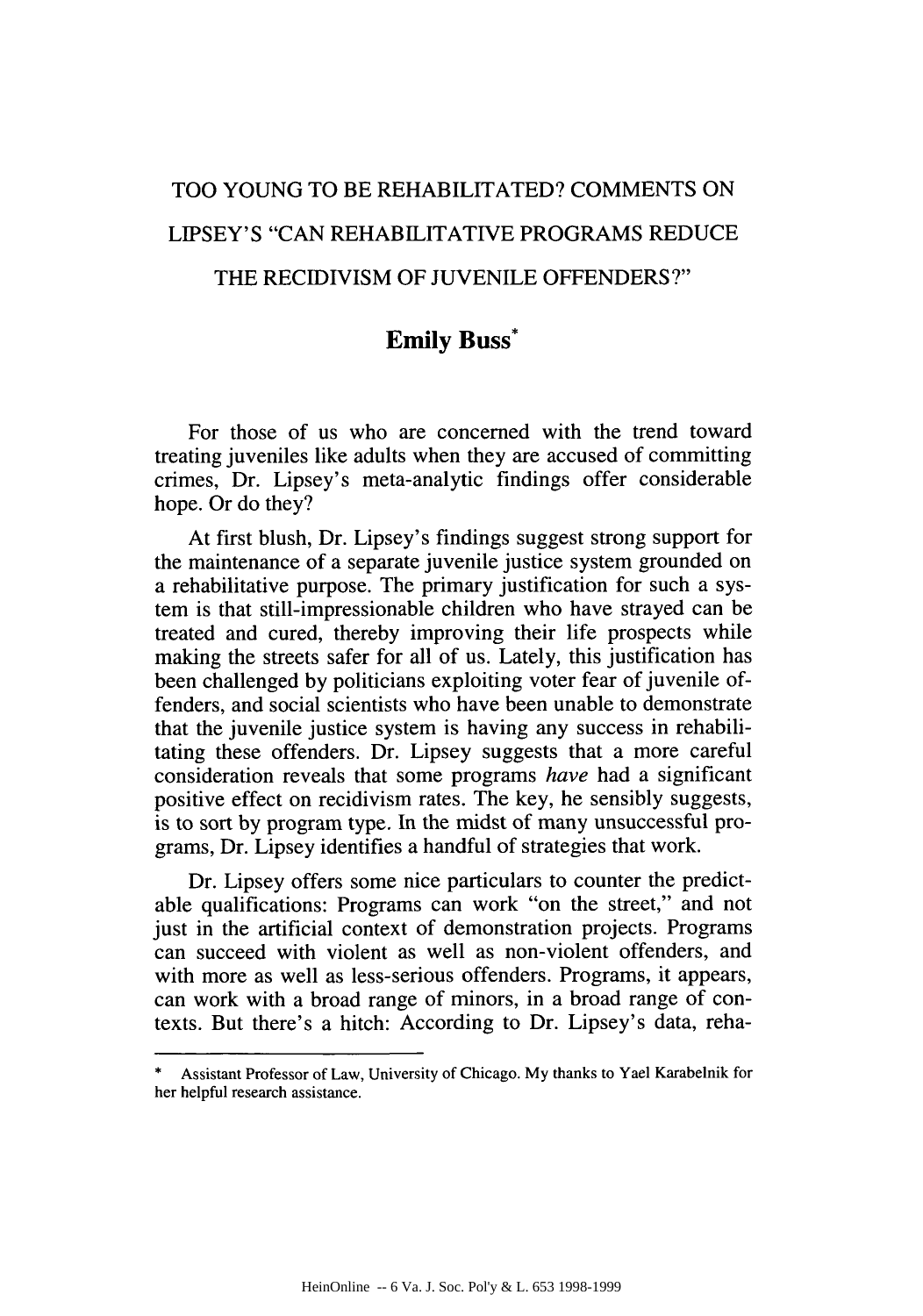bilitative programs may be significantly less likely to work on younger offenders.

In the end, Dr. Lipsey's analysis may raise questions about the most fundamental assumption underlying traditional support for a separate juvenile system: The system is premised, not on the simple assumption that children can be rehabilitated, but that children are particularly open to rehabilitation because of their incomplete development. We are less hopeful about rehabilitating adults, who we assume are more fixed in their ways. Perhaps, however, we have it backwards. Perhaps individuals require maturity before they can benefit from rehabilitative programs. Perhaps rehabilitation is wasted on the young.

### I. THE GOOD **NEWS**

While there is increasing sentiment to eliminate the separate juvenile justice system altogether, ' actual reforms have focused on excluding the oldest and most violent juveniles from this separate system. States are increasingly reducing the maximum offender age for juvenile court jurisdiction and reducing the age at which judges and prosecutors have discretion to transfer minors to adult court.2 For a growing number of violent crimes, states have made it easier for prosecutors to charge minors in adult court and, in some cases, states even mandate the adult prosecution of certain violent offenses. These changes reflect the public's increasing fear of near-adult offenders, and decreasing faith in our ability to change these so-called "super-predators"<sup>3</sup> behavior.

<sup>1</sup> See, e.g., Janet E. Ainsworth, Re-Imagining Childhood and Reconstructing the Legal Order: The Case for Abolishing the Juvenile Court, 69 N.C. L. Rev. 1083, 1085 (1991) (arguing that minors charged with crimes would be better served if afforded the protections of the adult criminal system); Barry C. Feld, Abolish the Juvenile Court: Youthfulness, Criminal Responsibility, and Sentencing Policy, 88 J. Crim. L. & Criminology 68, 69 (1997) (arguing for a single criminal justice system in which youthfulness is treated as a mitigating factor in sentencing).

See Jeffrey Fagan & Elizabeth Piper Deschenes, Determinants of Judicial Waiver Decisions for Violent Juvenile Offenders, 81 J. Crim. L. & Criminology 314, 315-16 (1990) (summarizing actions taken in a majority of states since 1978 to reduce the jurisdiction of juvenile courts and expand the number of crimes and juveniles subject to adult criminal jurisdiction). **3** This term has come to symbolize the public attitude toward violent juvenile offend-

ers. See, e.g., William J. Bennett et al., Body Count: Moral Poverty... And How to Win America's War Against Crime and Drugs 26 (1996) (declaring, under the sub-heading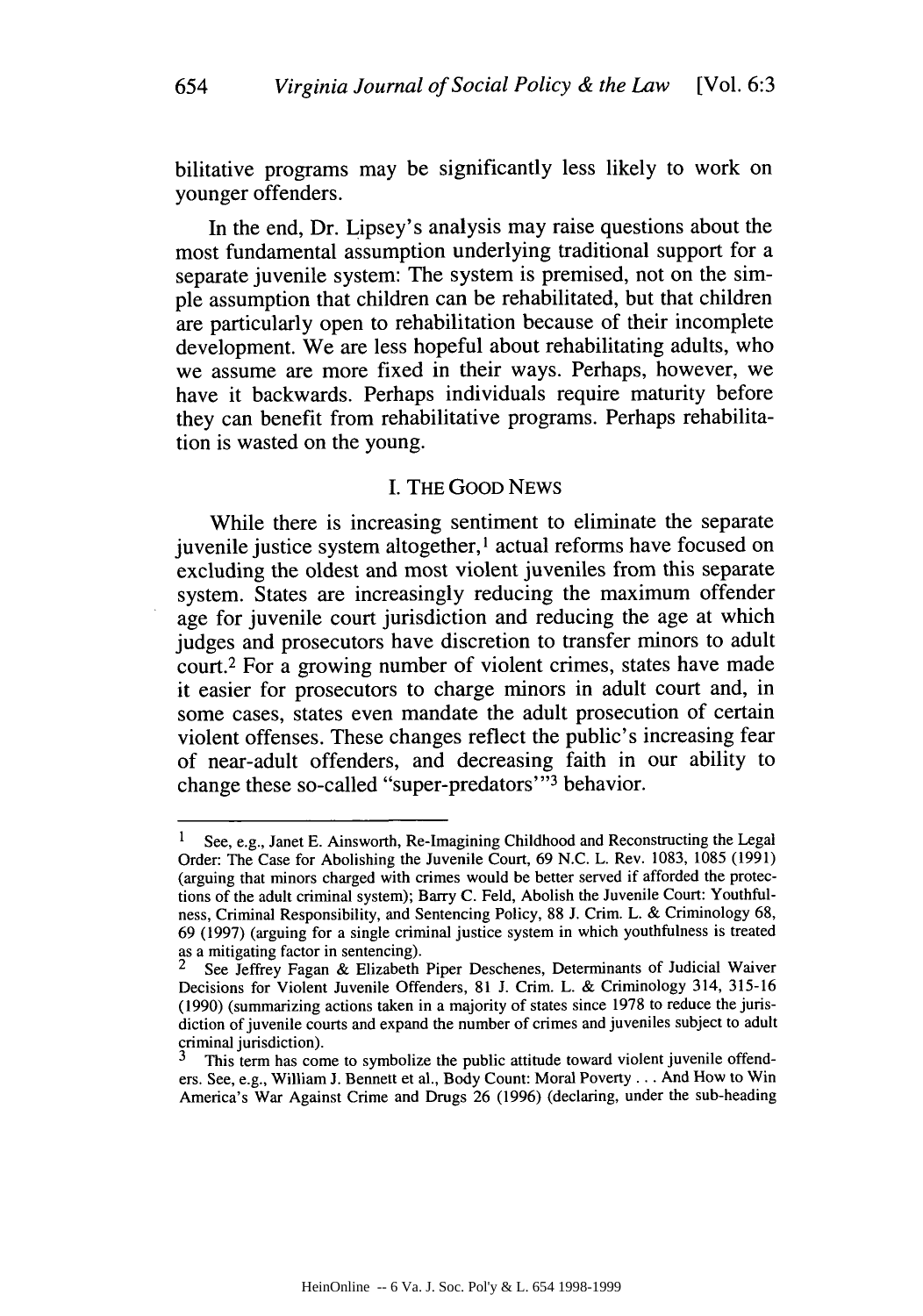Dr. Lipsey's analysis challenges the focus of this trend. He concludes that neither the violence of the offenses nor the greater age of the offender stands in the way of effective rehabilitation. What matters, his analysis suggests, is the type of programming provided.

Dr. Lipsey charts two paths to rehabilitative success. First, he notes, as others have before him, that demonstration projects produce excellent results. Second, he counters conventional findings by identifying some non-demonstration, or "practical" programs that also yield significant reductions in recidivism rates. It is my hunch, based on Lipsey's data and my own observations of successful programming for troubled adolescents, that these two paths converge on a single list of salient characteristics. In all likelihood, the successful practical programs capture much of the intensity of attention that makes for success in the demonstrations.

It is not surprising that demonstration projects yield high rates of success. Researchers have considerable expertise and interest in what they are studying (and usually in demonstrating their program's success), and are motivated to ensure program compliance and careful documentation of results. The expertise of program designers and the staff they carefully select to implement their test programs ensures that a high-quality product will be delivered to each participating juvenile. The careful monitoring of service delivery and outcomes ensures that problems faced in implementation will be quickly identified and addressed throughout the study's duration. Moreover, this interest in the program's implementation will produce, not only a more correct implementation, but also a more enthusiastic one. This enthusiasm will, in turn, be conveyed to the juvenile clients themselves. In all likelihood, the juvenile clients served by these programs will get some sense of how seriously the implementers are taking the program, and, through the program, how seriously they are taking the juveniles as well. If juveniles get the message that "people here really care about doing things right in their program," the implementer's seriousness of purpose is likely to translate into a greater commitment

<sup>&</sup>quot;Super-Predators," that "[a] new generation of street criminals is upon us—the youngest, and baddest generation any society has ever known").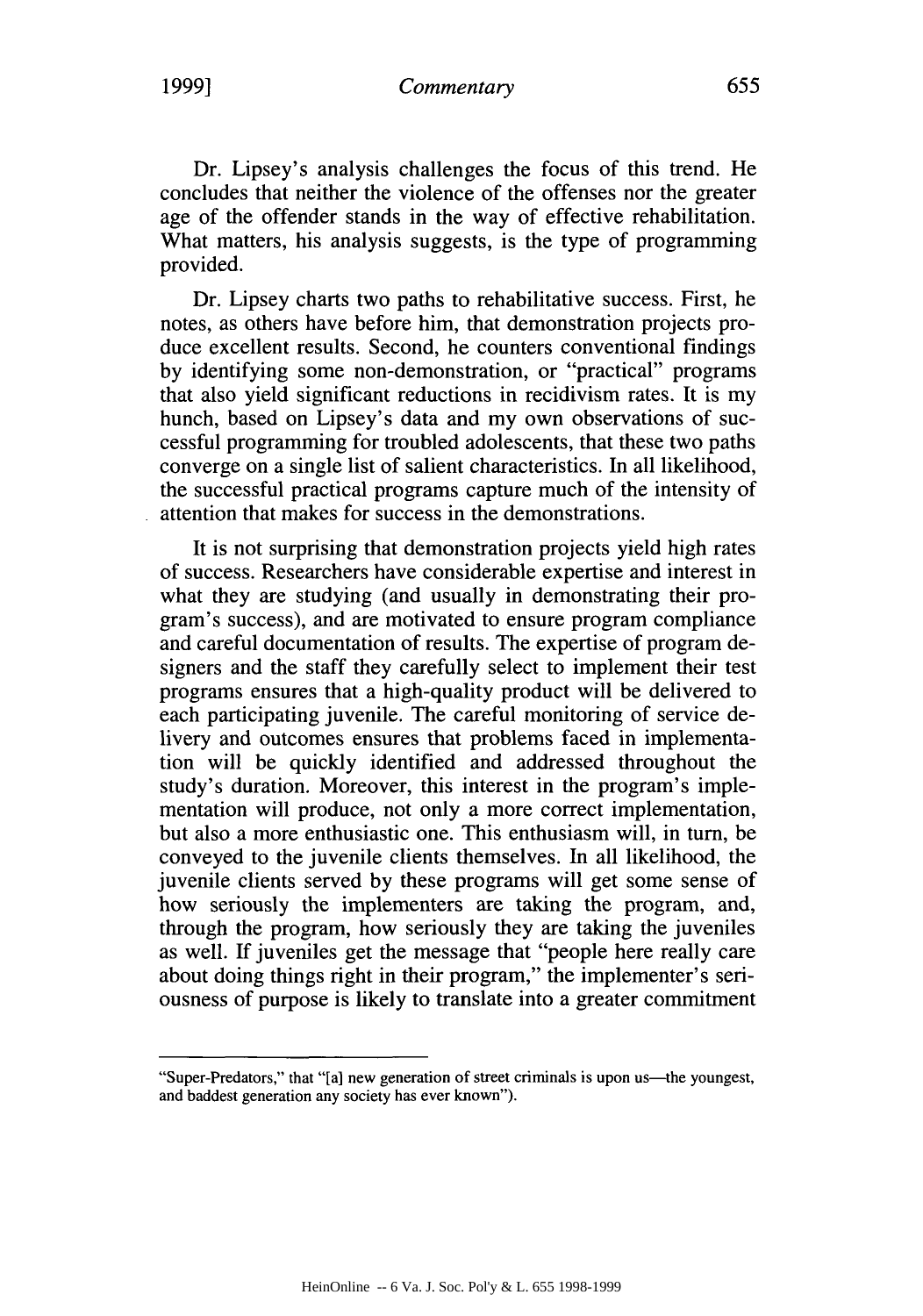to the program from the juveniles themselves. <sup>4</sup>

The challenge, of course, is to maintain program success after this intensity of attention is withdrawn. As programs shift from demonstration to implementation, those with the greatest commitment to, and expertise in, program success no longer bear primary responsibility, and those who take over are often distracted by other matters in their overly full workloads and underfunded budgets. Even assuming the best of intentions and highest level of motivation among those charged with implementing programs in the "real world," it is difficult for them to duplicate the time, money and expertise available to the researchers who conducted the original demonstration.

Among the "practical programs" that show the greatest rates of success in reducing recidivism rates I would expect to find those that come the closest to mirroring the attributes of a demonstration project. They are, I would guess, those that rest upon the development of an intense relationship between the juvenile and service provider, overseen by those with expertise, and monitored carefully for compliance. While Dr. Lipsey's analysis is much too careful to draw such sweeping conclusions, I will exercise the prerogative of the extra-disciplinary commentator and conclude that his meta-analysis seems to support this very connection.

The list of successful practical programs Lipsey identifies varies considerably in the type of service provided: Some programs focus on academic achievement, others on restitution, still others on psychological issues. What they appear to have in common, however, is a certain intensity—successful programs involve at least five hours of contact between the provider and the juvenile each week, and last for several months. The most successful programs are also the mandatory programs, and particularly those tied to the Juvenile Court and provided by juvenile justice or probation personnel. Put all these factors together, and a program starts to look like a demonstration program: The mandatory nature of the program presumably increases the motivation of juvenile and pro-

**656**

See, e.g., Stanley Coopersmith, The Antecedents of Self-Esteem 38 (1967) (noting the correlation between high self-esteem and increased effectiveness in meeting societal demands, and identifying a sense of "significance," created by the attention to and concern about one shown by others, as one component of self-esteem).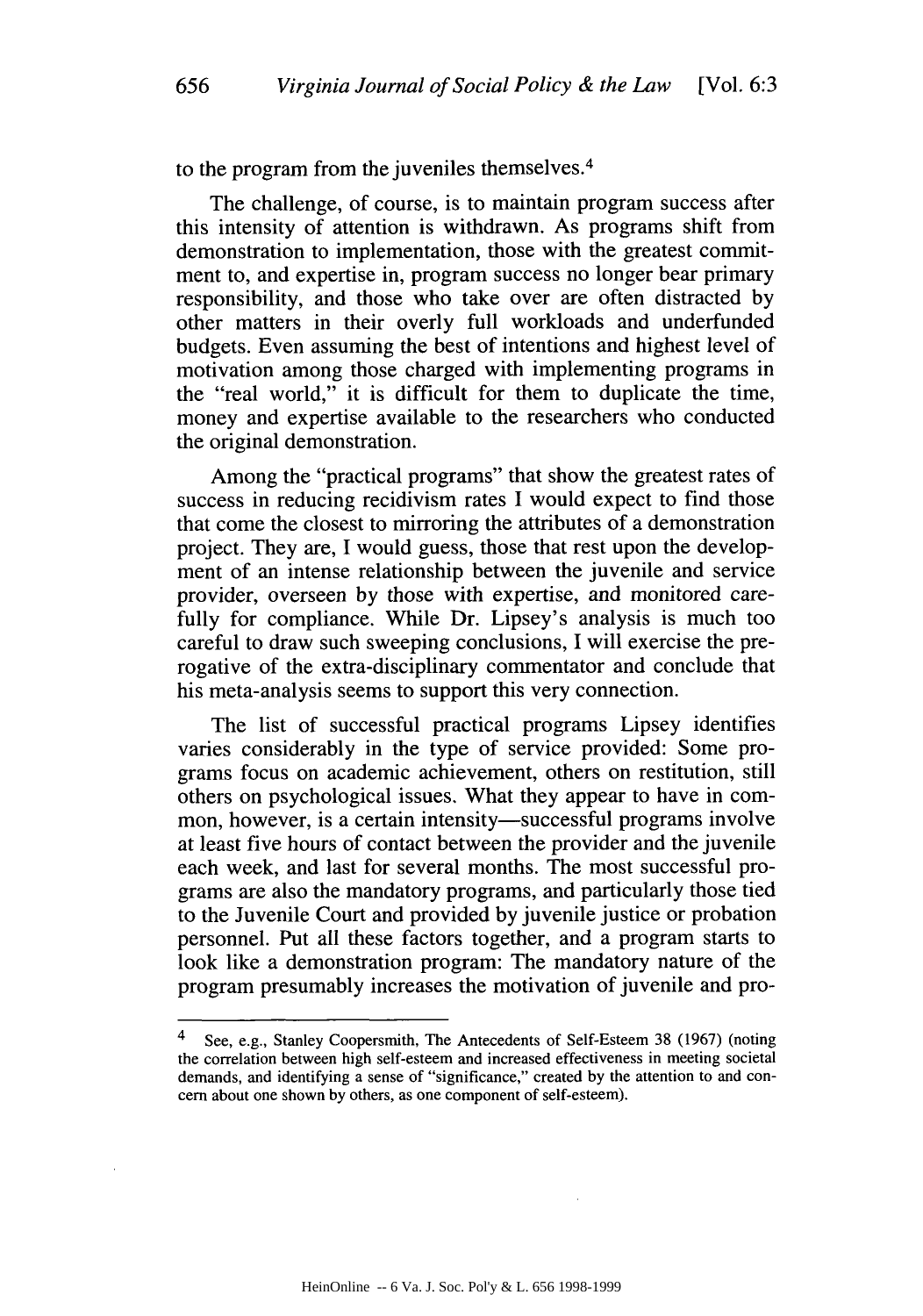**1999]**

vider alike to comply with program criteria, particularly if compliance will be reviewed by a judge or probation official who has authority to impose consequences for failures of compliance. The tie to the juvenile justice system may increase the expertise of the service providers. Most importantly, the frequency and duration of contact surely facilitates the development of an intense relationship between service provider and juvenile which, in turn, is likely to enhance both participants' commitment to the program and improve the quality of the interaction between them.

In my experience, now bolstered by Dr. Lipsey's analysis, the most important attribute of program success is this intensity, and, particularly, the intensity of the relationship that forms between service provider and juvenile. Just as demonstration projects are likely, generically, to yield better results than practical programs, programs that offer this intensity are likely to show better results than their less intensive counterparts, regardless of the particular subject focus of the program.

Absent the development of a fairly intense relationship between service provider and juvenile, it is unlikely that a program can achieve the kind of personal transformation, a reduction in the juvenile's inclination to commit crimes, that counts as success. To achieve such a personal transformation, the program asks the juvenile to work hard, whether at academics, at a plan of restitution, or at therapy, and, in turn, the program offers the juvenile help with the work. For the arrangement to succeed, the service provider must get to know the individual juvenile quite well, and the juvenile, in turn, must come to trust the service provider. Without a good understanding of the juvenile, the service provider will not be able to identify what particular help the individual juvenile needs, and absent a relationship of trust, the juvenile will not be motivated to do the hard work. These two developments are, of course, interrelated: The more the service provider indicates an understanding and sympathy for the individual juvenile, the more the juvenile will trust him, and the more the juvenile demonstrates her trust in the service provider (through her candor and attention, among other things), the better that provider will understand the juvenile. The best way to facilitate this kind of a relationship is to require the two to spend considerable amounts of time togethertime devoted to the common project at hand.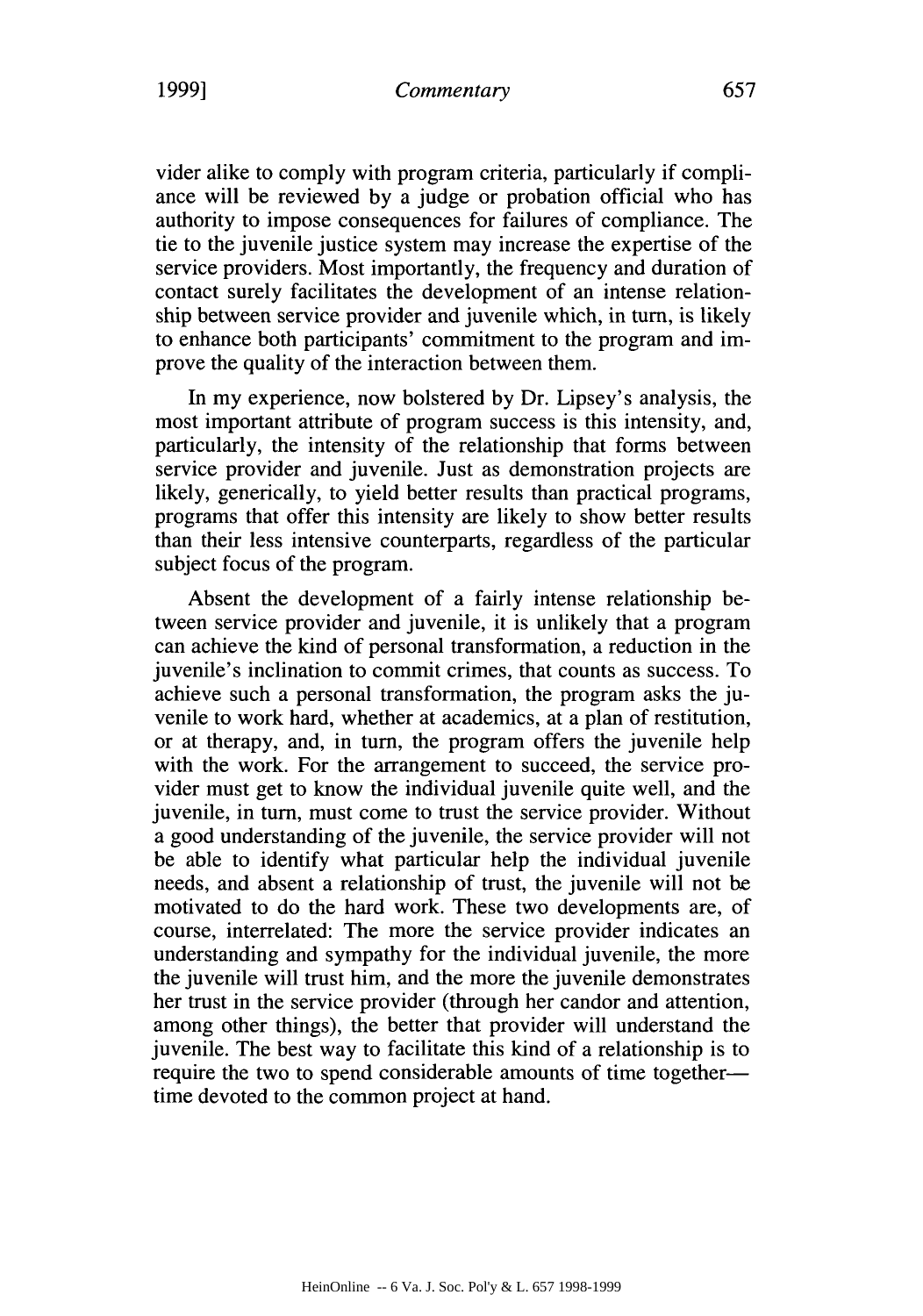me devoted to the common project at hand.

Facilitating these intense relationships will surely increase the chance of successfully altering juveniles' behavior. It will also surely be expensive, and for this reason, such programs may be politically unpopular, despite their demonstrated success. The public is likely to be particularly resistant to paying for such services for older teens, the near-adults who are generally perceived as those least deserving of a special, treatment-oriented response to their criminal conduct. Dr. Lipsey's analysis, however, suggests that it is on precisely these older juveniles that the money will be most well spent.

#### II. THE PUZZLE

Much of what Dr. Lipsey discovers in the data supports the maintenance of a separate, rehabilitation-focused, juvenile justice system, so long as lawmakers can find the political will to spend what it takes to make the system work well. A single finding, however, calls this approach into question. While the data suggest that the goal of rehabilitation is achievable for a wide range of juveniles, they exclude younger juveniles from the success story. Contrary to our assumptions that children are most open to rehabilitation when they are youngest, Dr. Lipsey's analysis points the other way: Programs serving children whose average age was less than fifteen and a half years old were found to be associated with smaller recidivism effects than those serving older children. The children who benefited most from the programs were those fast approaching adulthood. If the ability to profit from these programs increases with age, then it is hard to justify reserving a rehabilitation focused justice system for the youngest offenders.

Our separate juvenile justice system is grounded on the assumption that children are different from adults, and that this difference makes children less culpable for their acts, and more amenable to correction. Both of these distinctions are tied to children's cognitive, moral, emotional and social immaturity. Children are less culpable, the argument goes, because they have a less well developed sense of right and wrong, because they are less able to anticipate the consequences of their acts, because they have less impulse control, and because they are more vulnerable to peer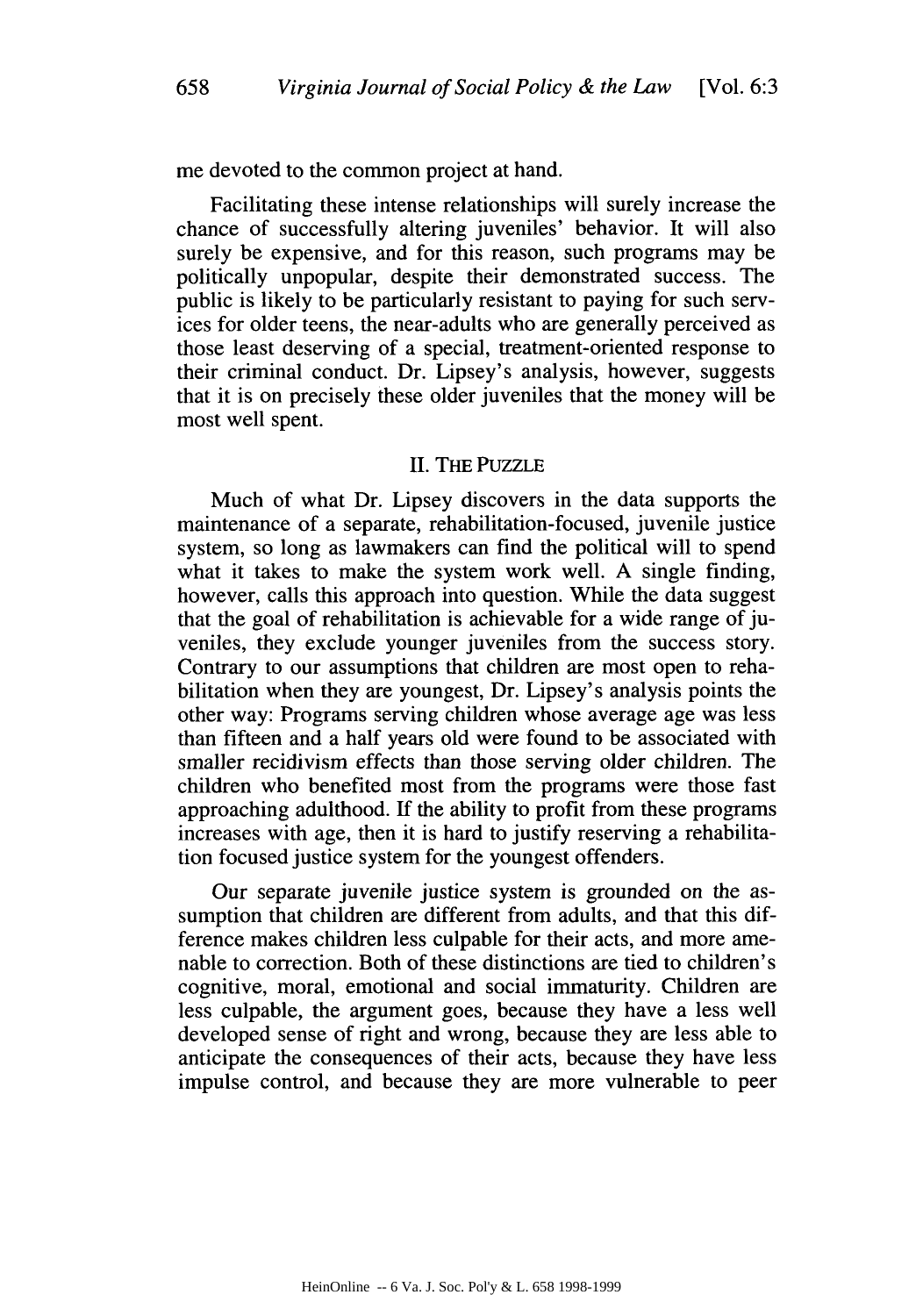#### 1999] *Commentary* 659

pressure. 5 Children are thought to be more amenable to treatment because all these forms of immaturity suggest that children are still in the process of developing, and therefore not yet set in their ways. Dr. Lipsey's analysis, however, suggests that we can draw different implications from children's ongoing development: Children's cognitive, moral, emotional and social maturation may improve their ability to engage successfully in rehabilitative programming.

There are, of course, other explanations for Dr. Lipsey's counter-intuitive data. Perhaps the recidivism rates of younger teens are so low to begin with that there is very little room for improvement through intervention. 6 Perhaps the younger cohort includes the most serious, least easily treated juveniles,7 whose recidivism rates stay high, but who are screened out of the juvenile justice system by the time they reach mid-adolescence.<sup>8</sup> Or perhaps the studies captured in Dr. Lipsey's analysis concentrate on particular types of programs that succeed with older children at higher rates, whereas other programs not subject to these studies may better serve the needs of younger juveniles. None of these alternative accounts is inconsistent with a theory that suggests that the programs in question demand a certain maturity from their

**<sup>5</sup>** See Elizabeth Cauffman & Laurence Steinberg, The Cognitive and Affective Influences on Adolescent Decision-Making, 68 Temple L. Rev. 1763, 1788 (1995) (suggesting that juveniles' lesser impulse control, greater vulnerability to peer influence and lack of perspective all interfere with the quality of their decision-making); Elizabeth S. Scott et al., Evaluating Adolescent Decision Making in Legal Contexts, 19 L. & Hum. Behav. 221, 223 (1995) (arguing that juveniles' differing perception and valuation of risk, greater vulnerability to peer and parental influence, and limited time perspective all undermine juveniles' ability to make good decisions on their own behalf).

While this explanation could account for some portion of the data, I can find no studies supporting a correlation between young offending and low rates of recidivism. In fact, the available data seems to point the other way. See, e.g., Terrie E. Moffit, Adolescence-Limited and Life-Course-Persistent Antisocial Behavior: A Developmental Taxonomy, 100 Psychol. Rev. 674 (1993) (observing that chronic offenders, who demonstrate life-course-persistent antisocial behavior, begin exhibiting antisocial tendencies during childhood; dividing youthful offenders into short-term and life-long offenders; and citing studies suggesting that the life-long offenders tend to start offending early). See id. at  $674-76$ .

<sup>8</sup> A common consideration in determining the appropriateness of trying a juvenile in adult court is the extent of the juvenile's prior history of offenses. It therefore can be predicted, even assuming a constant rate of re-offense among juveniles, that those who start offending at a younger age are also likely to be transferred to adult court at a younger age.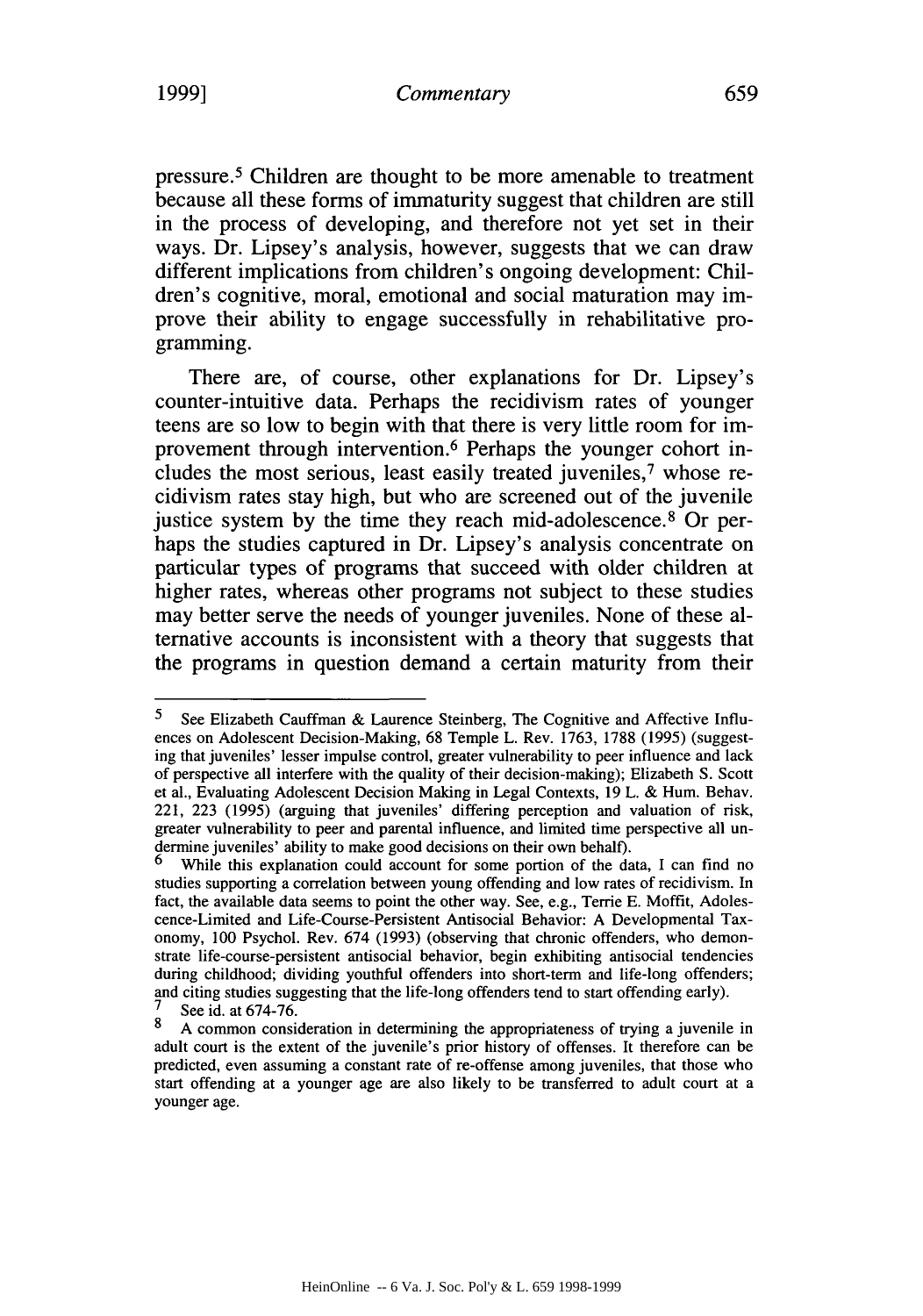subjects in order to succeed. Indeed, to some extent, these alternative accounts appear to be direct complements of such a theory.

For lawyers who concentrate on the implications of children's development for defining the scope of their legal rights and responsibilities,  $15\frac{1}{2}$  is a strikingly familiar age. Much of the discussion of the age at which children gain the requisite capacities to give informed consent for medical treatment settles at roughly **15. <sup>9</sup>** Studies of minor's ability to understand their legal rights and to follow proceedings in the criminal context suggest a significant shift at roughly **15.10** And the Supreme Court's recent consideration of the suitability of executing individuals who committed capital crimes as minors draws a line at **15.11**

**<sup>9</sup>** See, e.g., Thomas Grisso & Linda Vierling, Minor's Consent to Treatment: A Developmental Perspective, 9 Prof. Psychol. 412, 423 (1978) (concluding that there is little psychological evidence to support the assumption that minors at age 15 and above cannot provide competent consent.) The discussion of minors' ability to provide informed consent focuses on children's ability to engage in reasoned decision-making. While young children exhibit some of the capacities associated with rational decision-making, it is not until the mid-teenage years that children are thought to be able to engage in rational decision-making at the same level as adults. At roughly this age, children demonstrate an adult-like capacity to understand information provided and to manipulate the information by applying it to their own life circumstances, and by assessing the various options presented according to their own values. At roughly this age, they are thought to be able to make choices that reflect a good application of their own internal psychology to a good understanding of the external world. This is not to say that their set of values will match those of adults, but rather that they reach decisions according to a process that closely mirrors the adult process. See id.

In the criminal context, much of the developmental discussion has focused on minors' ability to understand their rights, particularly the right not to respond to state interrogators and the right to be assisted by counsel covered by the Miranda warning, see Miranda v. Arizona, 384 U.S. 436, 473-75 (1966), and, more generally, to understand the nature and purposes of the criminal proceeding. See, e.g., Thomas Grisso, Juvenile's Capacities to Waive Miranda Rights: An Empirical Analysis, 68 Calif. L. Rev. 1134, 1160- 61 (1980) (reporting results of studies indicating that children under 15 are significantly more likely to misunderstand Miranda warnings than older children or adults); Thomas Grisso, The Competence of Adolescents as Trial Defendants, 3 Psychol. Pub. Pol'y & Law 3, 23-24 (1997) (concluding, based on a survey of numerous studies, that children under 14 years of age should be presumed incompetent to aid in their own trial defense and that children 14-16 should be individually assessed for trial competency).

See Stanford v. Kentucky, 492 U.S. 361, 380 (1989) (upholding the imposition of the death penalty on individuals who were 16 and 17 at the time they committed their capital crimes). Cf. Thompson v. Oklahoma, 487 U.S. 815, 838 (1988) (holding that the imposition of the death penalty on an individual who committed a capital crime at the age of 15 violated the Eighth Amendment's prohibition against cruel and unusual punishment). While the developmental discussion in these cases is fairly thin, the plurality in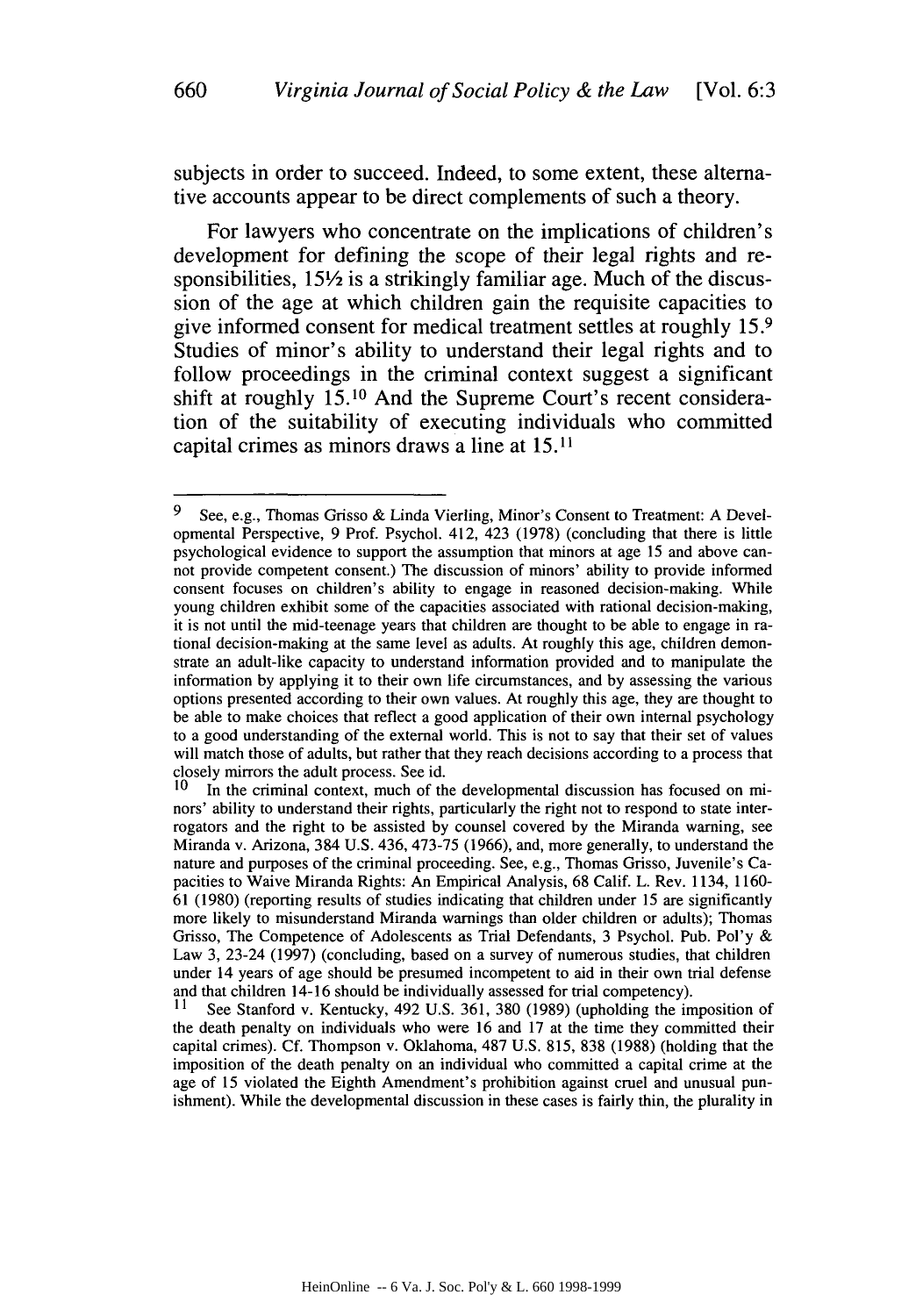#### 1999] *Commentary* 661

Much of the developmental literature suggests that children achieve considerable adult-like capacities in mid-adolescence, which they do not share with many of their younger counterparts. In the mid-teenage years, most minors evince the capacity to think abstractly-to weigh a range of hypothetical options, to consider the likely consequences of each, and to evaluate each of those possibilities.<sup>12</sup> In the mid-teenage years, minors engage in moral reasoning at a more abstract, and more societally focused level---considering not just what will get them praised or punished, but what kinds of behavior are required for a successfully functioning, and (later still) for a just, society.13 In the mid-teenage years, minors develop considerable sophistication in thinking about themselves and how they relate to others in their community. 14 All of these shifts will have an effect on their ability to understand and operate within the expectations of the law. Why should these significant cognitive, emotional, moral and social advancements not also have an impact on a minor's ability to engage in, and profit from, rehabilitative programming?

This is not to suggest that the youngest offenders are the least malleable and offer the least hope for change, 15 but rather, that these offenders may not be subject to effective manipulation in the particular form in question—namely the official public rehabilita-

Thompson expressly suggests that one of the grounds for distinguishing crimes committed by teenagers, particularly teenagers under 16, is that they are less culpable for their crimes. 487 U.S. at 834-35. The opinion suggests that adolescents' lack of impulse control, greater vulnerability to peer pressure, and lesser ability to appreciate consequences, particularly long-term consequences, all reduce a minor's responsibility for his actions. 487 U.S. at 835-37.

See Cauffman & Steinberg, supra note 5, at 1768 (summarizing studies suggesting that, by early adolescence, between the ages of 11 and 14, "adolescents are able to consider the possible in addition to the real, and to think both abstractly and hypothetically").

See, e.g., Lawrence Kohlberg, The Development of Children's Orientations Toward a Moral Order: Sequence in the Development of Moral Thought, *in* Social and Personality Development, Essays on the Growth of the Child 388, 390-91 (William Damon ed., 1983) (reporting study results suggesting that societally focused, more abstract, moral orientation continues to develop through age 16).

See William Damon & Daniel Hart, Self-Understanding in Childhood and Adolescence 33-35 tbl.2.1 & 44 (1988) (describing the child's development of an increasingly sophisticated and integrated concept of self through late-adolescence).

As Moffit's consideration of life-long offenders suggests, however, some of the youngest offenders may, in fact, be the least amenable to rehabilitation. See Moffit, supra note 6, at 674.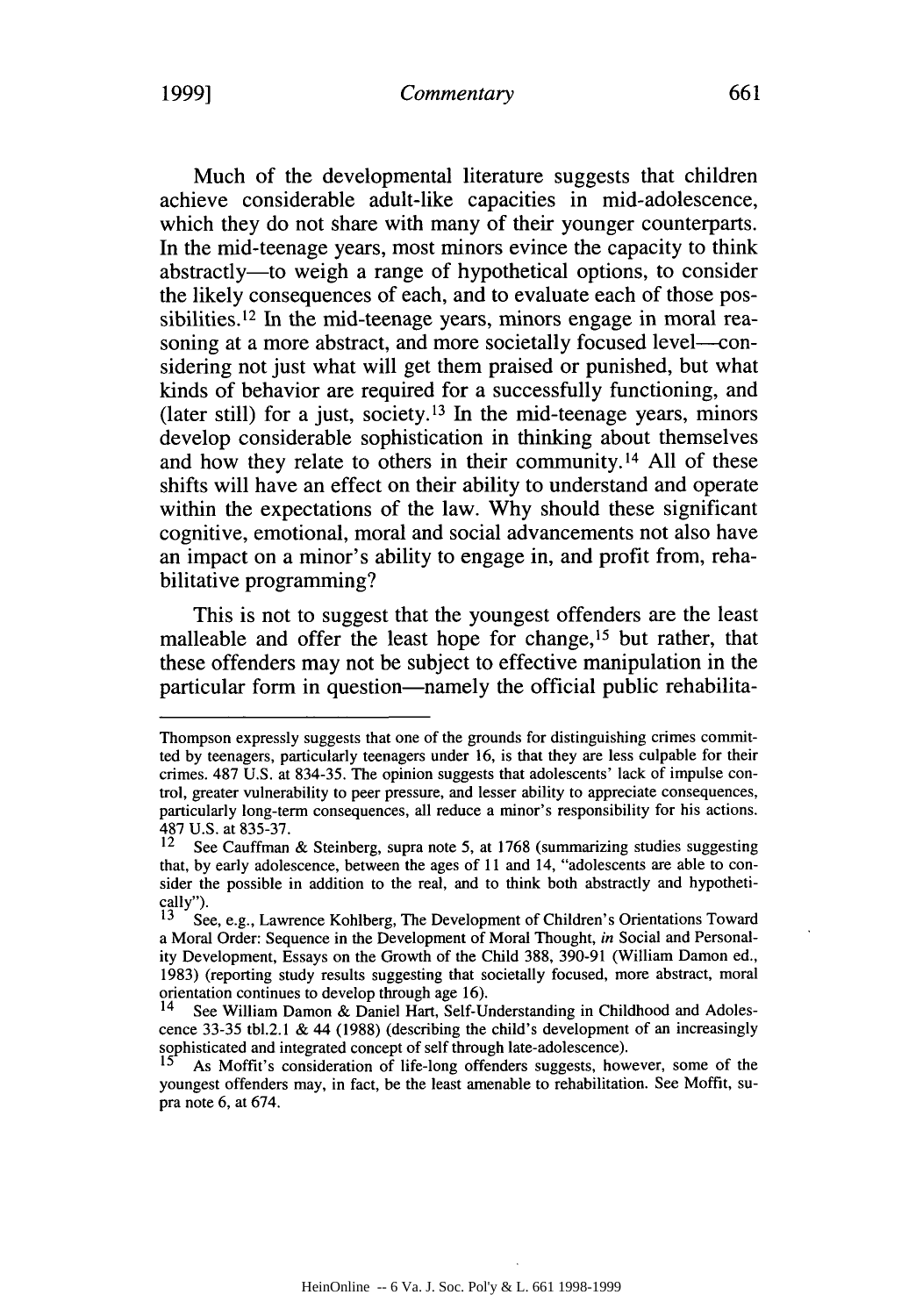tion program. Children, from the time of our earliest transgressions, are engaged in "rehabilitative programming"—that is, redirection and education aimed at producing a more rule-abiding child in the future. We are engaged in such programs of "treatment" in our homes, in our schools, and in our communities. Our rehabilitators are our parents, our teachers, our religious leaders, and our coaches. What is at issue in the public debate about amenability to treatment, however, is not such familiar, intimate rehabilitative responses, but rather the relatively impersonal and highly official responses of our law enforcement system. It may well take a certain social, moral, emotional and cognitive maturity to handle an intense interaction with an unknown professional, in the context of ongoing judicial activity.

# III. THE DEVELOPMENTAL OBSTACLES TO SUCCESSFUL REHABILITATION

I have already noted that Dr. Lipsey's data suggest that we must demand a lot in the way of resources, expertise, and commitment from our programs of rehabilitation if we expect to see results. We must also place heavy demands on the children these programs are designed to serve. Dr. Lipsey's study suggests that non-institutional (presumably home and community-based) services are more likely to be effective in reducing recidivism rates, and it seems intuitively obvious that community-based programs will do a better job of preparing a child to behave appropriately in the community, once the treatment period ends. **1 <sup>6</sup>**These programs, however, require the exercise of considerable responsibility on the part of the juvenile, responsibility that requires motivation, selfcontrol, and the ability to take the long-view in the face of constant pressure from peers to focus on the present. Presumably, the successful programs are designed to assist children in exercising that responsibility by providing them with a fairly intense level of contact with a service provider; but even the ability to develop a

<sup>16</sup> See Paul Holland & Wallace J. Mlyniec, Whatever Happened to The Right to Treatment?: The Modem Quest for a Historical Promise, 68 Temp. L. Rev. 1791, 1832 (1995) (noting that "[w]hat is missing from these negative-reinforcement strategies [such as boot camps and incarceration] is sufficient opportunity for youths to develop the skills that they will need in the settings where they eventually will live **...** and where they will have to make the difficult decisions that will take them away from the troubles of their past.").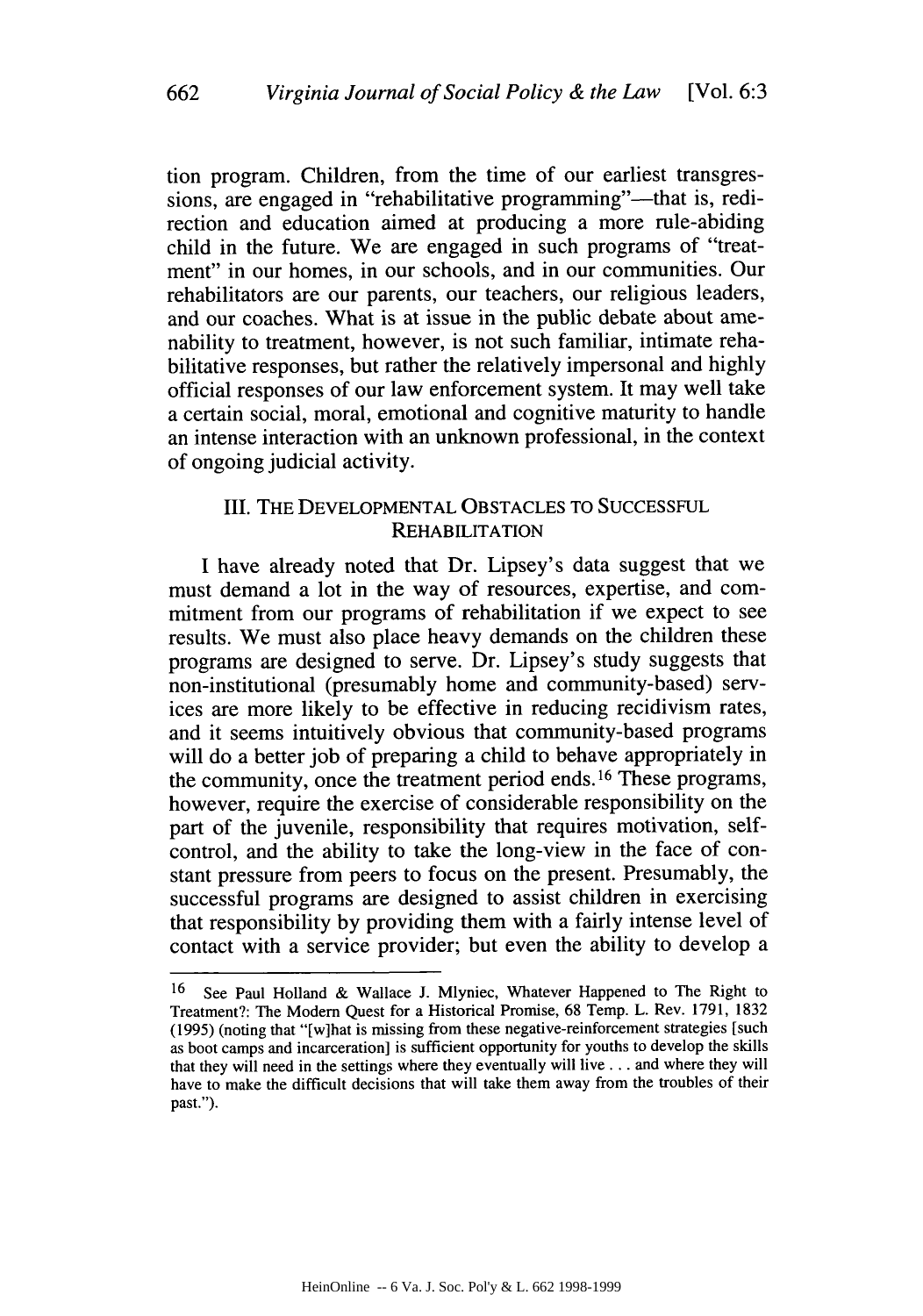*Commentary* **1999] 663**

successful relationship with that service provider may require a level of social sophistication that only comes with maturity.

# *A. Motivation and Commitment*

Most basically, the successful programs demand a high level of commitment to hard work in some area of weakness (academic, emotional, etc.). No one likes to do hard work for its own sake. We need to be motivated, and our motivation needs to be sustained. Immaturity can inhibit achievement of this motivation in numerous ways. First, minors' general focus on short-term consequences<sup>17</sup> and their susceptibility to peer influence<sup>18</sup> will interfere with their ability to understand, let alone value, the long-term benefits of program compliance. Even assuming they understand the basic connection between program compliance and the avoidance of unattractive consequences (such as incarceration) there is a real question whether younger adolescents will be able to put the avoidance of those consequences ahead of the pursuit of immediate rewards. Many adolescents will make the right choice when first confronted with it in the context of the court proceeding, particularly when that choice-making process is facilitated by family members, a lawyer, probation staff and the judge. At that point, the choice is obvious, and absolute. The juvenile is asked, "Are you willing to comply with program requirements, or are we going to need to lock you up?" But when the minor is called upon to remake the choice again and again every time an immediately attractive option offered by her peers is in temporal competition with her program obligations, she may not choose as wisely. Day to day, her ability to keep focused on the long-term picture, and, particularly, to appreciate how incremental choices will affect that picture, is likely to be highly compromised by her youth. So she may decide to skip a session, or to sneak out early.

Of course, the relevant motivation is not simply the motivation to attend. Even a child who understands that she must show up at

<sup>17</sup> See Cauffman & Steinberg, supra note 5, at 1773 (observing that "[r]elative to adults, adolescents appear to view long-term consequences as less important than shortterm consequences [and, for adolescents] the importance of long-term consequences is reduced by uncertainty about the future.").<br><sup>18</sup> See id. (noting that susceptibility to peer influence peaks during adolescence).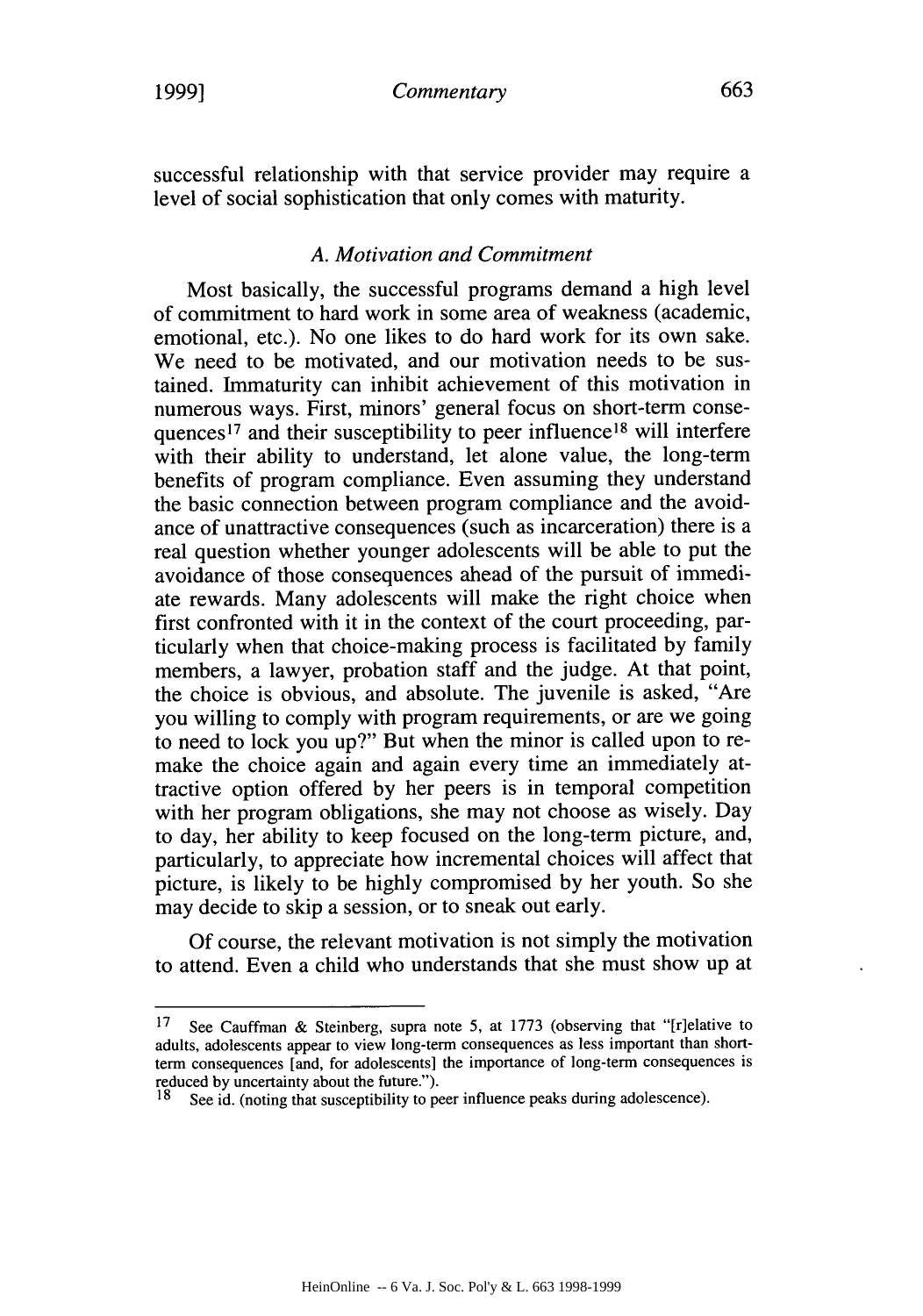every session to avoid being sent to a locked facility may lack the motivation required for effective participation. Unless the minor perceives her own agency, unless she sees herself as able to exercise control over the outcomes in question, she is unlikely to apply herself to the treatment task at hand, whether it is struggling through a writing assignment, or engaging in self-scrutiny in a therapy session.

Numerous studies have linked a sense of personal control over relevant outcomes, sometimes called an "internalized locus of control," with greater personal motivation.<sup>19</sup> The connection is thought to be fairly straight-forward: Unless I perceive myself as an agent with control over matters of importance, it does not make sense for me to invest much effort in my actions. As a general matter, children tend to have a more externalized locus of control than do adults.<sup>20</sup> That is, they are less likely to perceive themselves as in control of important outcomes, and more likely to ascribe control to powerful others or supernatural forces.

As children mature, they gradually become more "internalized," unless life experience undermines that process of development.<sup>21</sup> Children who have suffered from deprivation and stress early in life tend to be less internalized.<sup>22</sup> Life experience has, in fact, taught them that they have very little control over what matters most. Studies suggest that delinquent children show more of an externalized orientation than their non-delinquent peers, and their very experience with delinquent behavior and the State's response to that behavior may reinforce that orientation.<sup>23</sup> While this

<sup>19</sup> See, e.g., Virginia C. Crandall & Beth W. Crandall, Maternal and Childhood Behaviors as Antecedents of Internal-External Control Perceptions in Young Adulthood, *in* Research with the Locus of Control Construct: Volume 2, Developments and Social Problems 53-54 (Herbert M. Lefcourt ed., 1983).<br>20 See Stephen Nowicki & Bonnie R. Strickla

See Stephen Nowicki & Bonnie R. Strickland, A Locus of Control Scale for Children, 40 J. Consulting & Clinical Psychol. 148, 149 (1973) (noting a trend toward greater internalization with age).<br> $21$  See id.

<sup>22</sup> See Herbert M. Lefcourt, Locus of Control: Current Trends in Theory and Research 30, 31 (2nd ed. 1982) (reporting a correlation between greater externalization and a lack of access to opportunities and explaining that "groups who do not enjoy as much access to opportunity  $\ldots$  are often found to hold fatalistic, external control beliefs").

See, e.g., Carol A. Parrott & Kenneth T. Strongman, Locus of Control and Delinquency, 19 Adolescence 459, 468-69 (1984) (noting that the more external orientation of delinquent adolescents inspires deviant behavior, which, in turn, exacerbates fatalistic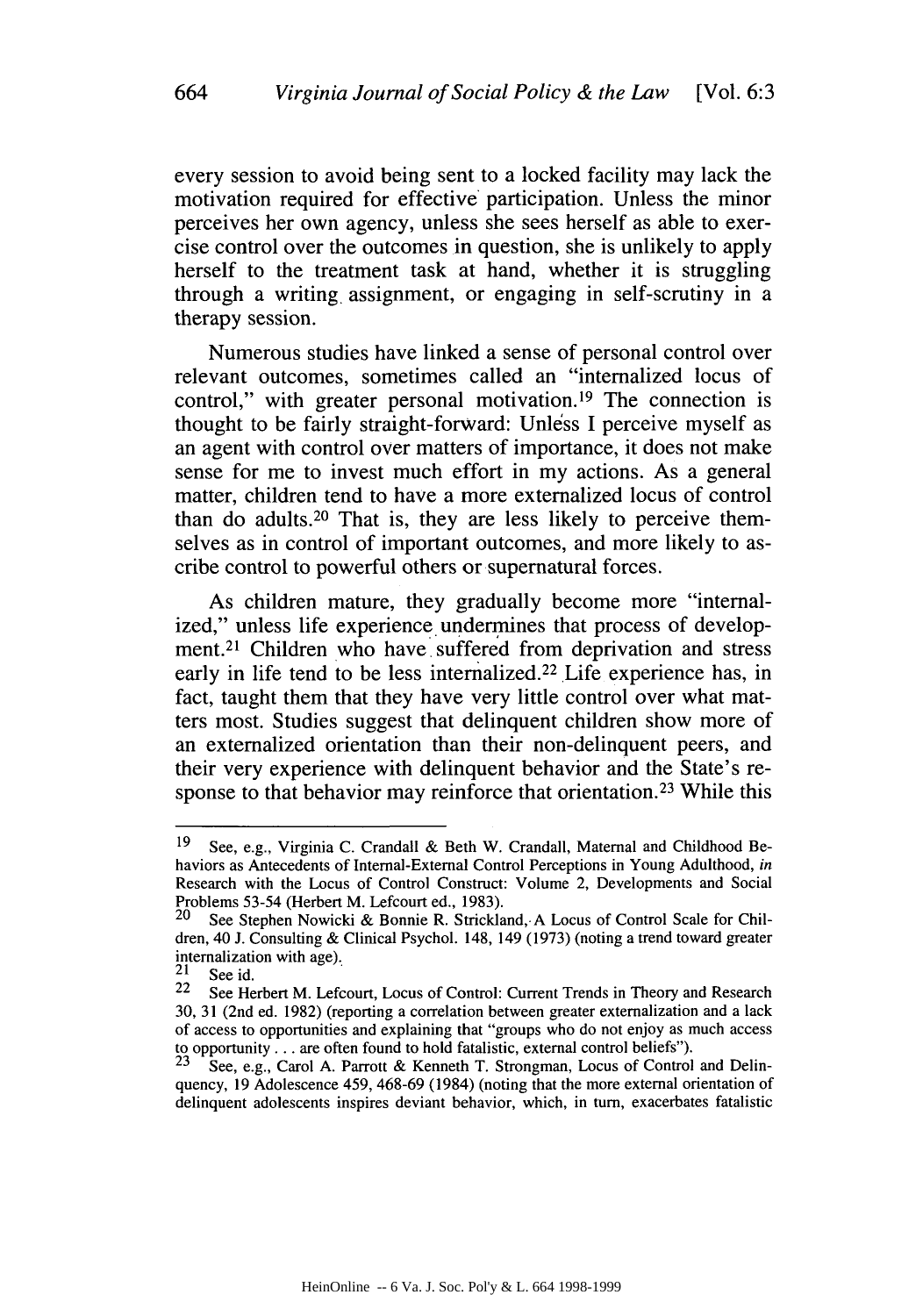cycle may prevent some from ever developing a more internalized locus of control, it may simply slow this development for others. It may well take until middle adolescence for these children to develop the sense of personal agency required to motivate them to put enough effort into the program tasks assigned to them.

A certain maturity may also be required before many children will perceive the legitimacy of the juvenile justice system, generally, and the program compliance requirement, particularly. Younger children may not perceive themselves as part of a larger society, let alone to think of right and wrong in societal terms. As they age, children develop a better appreciation of what is required for a well functioning society, and, as they begin to think more abstractly, what is required of a just society.<sup>24</sup> This is not to suggest that all children will mature into a conviction that they are being justly treated in response to wrong-doing, but rather that maturation will increase the likelihood that they will at least understand the purpose behind society's reaction to their deeds. 25 Where juveniles lack this understanding, they are more likely to interpret program requirements as arbitrary exercises of state power. If children so interpret their program obligations, every scheduled hour of program service may offer an opportunity for the child to rebel, to demonstrate his resistance to this arbitrary authority by refusing to comply.

# *B. Forming Successful Relationships*

The best programs will be designed to address these developmentally based impairments that may stand in the way of successful compliance. The stronger the relationships the staff establish with their clients—whether staff consists of therapists, probation officers, or social workers—the better will be the staff's ability to assess the particular developmental obstacles facing those clients and the most effective means of overcoming those obstacles. The intensity of the programs on Dr. Lipsey's list of successes reflects

feelings and defensive blame-shifting).<br><sup>24</sup> See, e.g., Kohlberg, supra note 13, at 402.

<sup>25</sup> Note how moral development interacts with the development of one's sense of self: Children who do not perceive themselves as responsible for outcomes in their lives are less likely to understand, let alone accept, society's efforts to hold them accountable.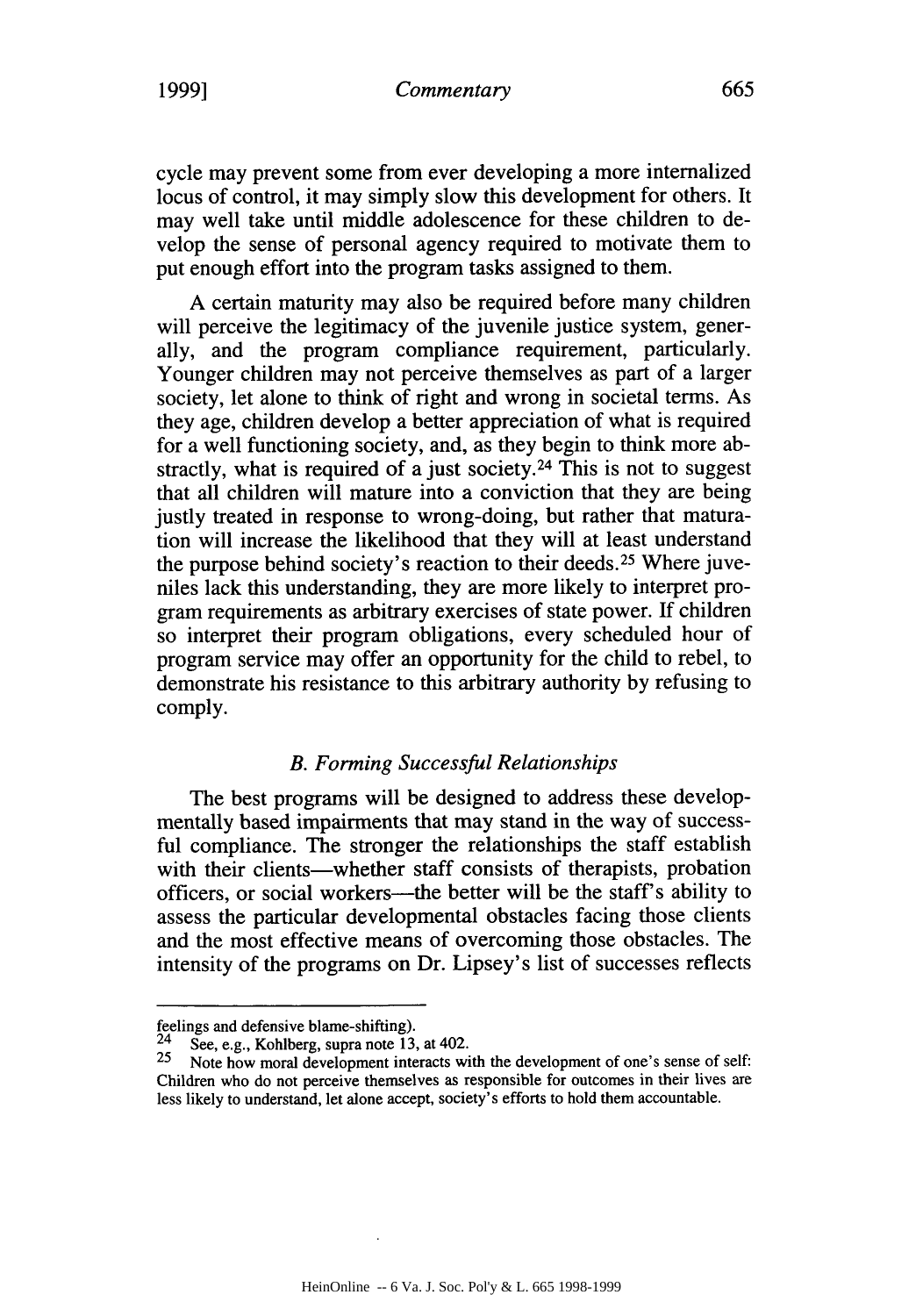this approach, and program success may hinge, in large part, on the successful formation of the relationship between provider and child. But forming a successful relationship with a professional stranger in an unfamiliar context also demands a certain kind of maturity-here socio-cognitive maturity-from a child. Children's ability to understand, and therefore respond appropriately to, adults performing new roles develops over time.<sup>26</sup> Absent this understanding, a child may cast the new adult in whatever more familiar role strikes the child as the closest fit, and then act accordingly.<sup>27</sup> Alternatively, the child may simply meet the new role with confusion, resisting active engagement of any sort until she can figure it out. The point here is not that children cannot come to understand new roles through exposure to those roles, or that the best professionals cannot help their clients to understand those roles through their very professional interactions, but rather that immaturity will offer some impediment to children's ability to grasp and respond effectively to these professionals. The least mature adolescents may derive considerably less benefit from the program while they are working this out.

#### IV. IMPLICATIONS

If successful participation in the kind of intensive rehabilitation programs Dr. Lipsey's data suggest are most effective demands maturity of their clients, a juvenile justice system that limits access to those programs to the least mature seems ill conceived. Perhaps we should abandon a separate system altogether and re-embrace rehabilitation as a primary goal in our justice system's response to all criminal conduct, whether committed by teenagers or adults. To the extent life history and other infor-

<sup>26</sup> See, e.g., Malcom W. Watson, Development of Social Role Understanding, 4 Developmental Rev. 192, 206-09 (1984) (discussing a systemic progression of roleunderstanding in children from the ages of one to thirteen).<br>  $27 \text{ See } 25 \text{ A}$ 

See, e.g., Aaron M. Brower & Paula S. Nurius, Social Cognition and Individual Change 15 (1993) (applying schema theory to the development of social cognition, and suggesting that, while the development of schemas assists an individual in making sense of his social world, problems arise when individuals try to plug an unfamiliar role into poorly matched schema); Hans G. Furth, The World of Grown-Ups: Children's Conceptions of Society 14 (1980) (hypothesizing that children make sense of social situations by comparing them with situations with which they are more familiar).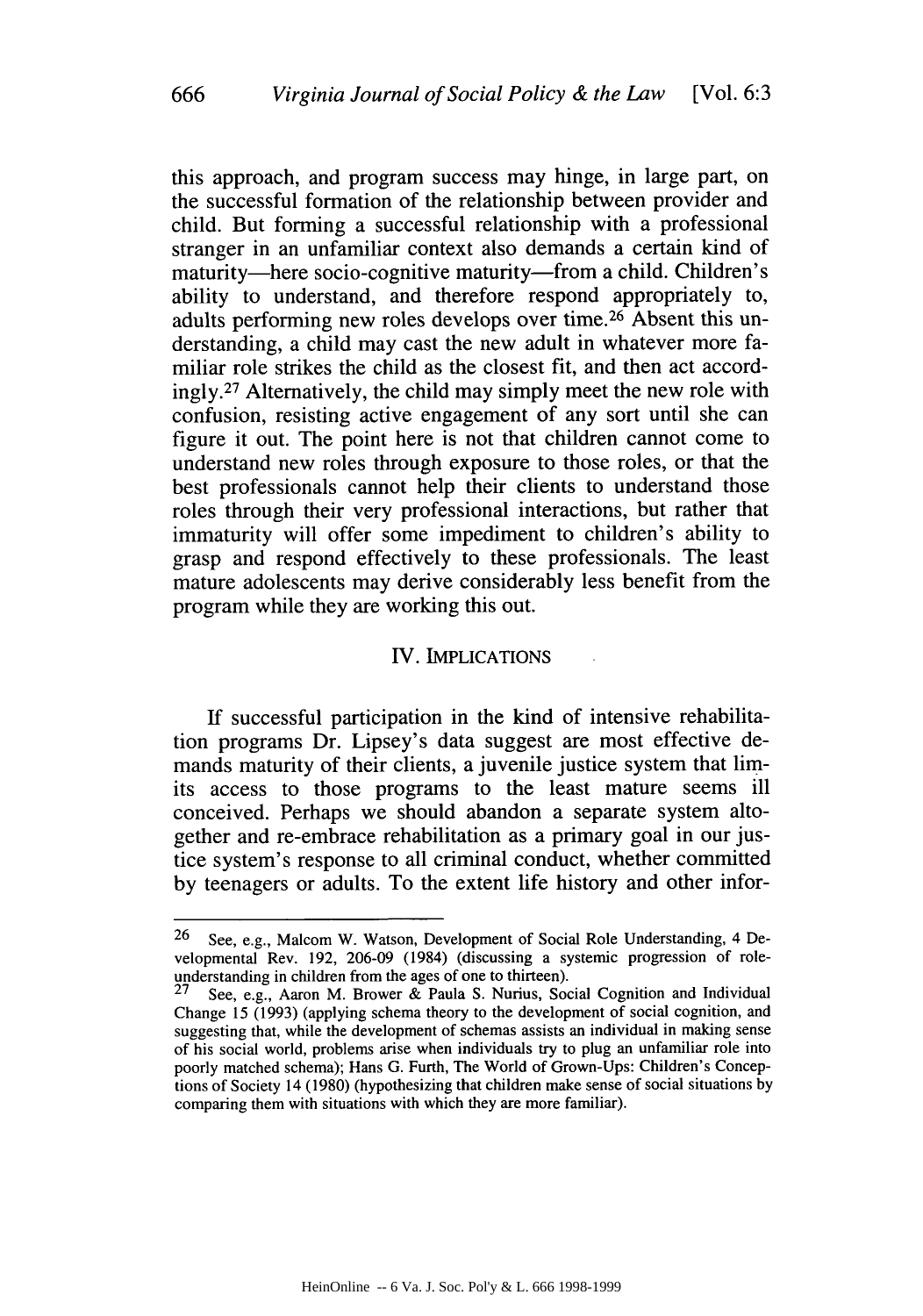mation might predict for greater or lesser rehabilitative prospects, such information could be taken into account in individual sentencing determinations.

For substantive as well as political reasons, however, I am not prepared to embrace this approach. On the substance, Dr. Lipsey's data do not support an age-blind rehabilitative approach. The data show greater success in the late rather than the early teenage years, but they do not track the curve to the other end of the age spectrum. While maturity may be one demand the best programs make of their subjects, they surely make others as well. Our intuition that, at some age, people become more resistant to change through treatment has not been demonstrated in research, but it also has not been disproved.

As a matter of politics, the public is likely to be extremely resistant to paying for rehabilitative services for all offenders regardless of their age.28 It is hard enough to convince the public to spend money on rehabilitative services for anyone.<sup>29</sup> Unless the group qualifying for such services is somehow limited, the public is likely to reject the approach altogether.

Another approach would be to continue to aim the bulk of the rehabilitative resources at young offenders, but to adjust the age frame. Expanding juvenile court jurisdiction to include young adults (perhaps up to age twenty-five) may more accurately capture the range of individuals who can benefit from rehabilitative programming, while imposing limits on the size of the rehabilitation budget. Such an expansion would better match the age-range associated with youth crime<sup>30</sup> and would capture, for the typical individual, the bulk of the maturation process. 31 Indeed, fixing the

<sup>28</sup> See Michael Vitiello, Reconsidering Rehabilitation, 65 Tul. L. Rev. 1011, 1012-13 t1991) (describing the abandonment of the rehabilitative model in adult sentencing).

**<sup>9</sup>** See Feld, supra note 1, at 83-86 (describing the political and public pressure put on policy-makers to try increasing numbers of juveniles as adults, and to respond more punitively, even within the separate juvenile justice system).

See Moffit, supra note 6, at 675 (noting that the number of youths involved in crime peaks at 17, drops by over 50% by the early 20s, and by 85% by the time these young adults reach 28).

See Robert L. Arnstein, Young Adulthood: Stages of Maturity, in Normality and the Life Cycle 108, 113-15 (Daniel Offer & Melvin Sabshin eds., 1984) (concluding that individuals reach a "biophysiological 'peak'" in their twenties and that intellectual, sociocultural, and psychological maturation is tied more to the achievement of certain edu-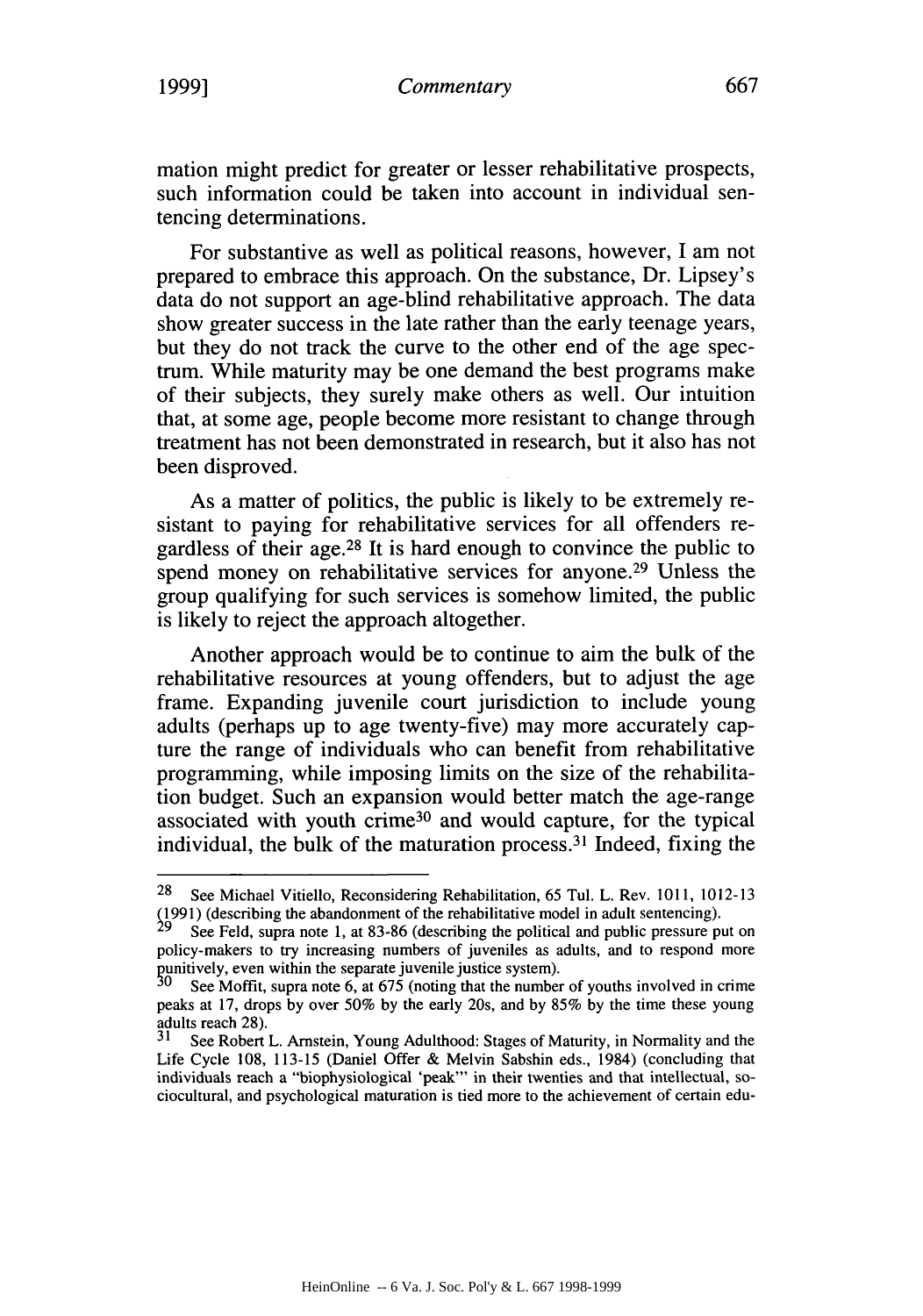age of adulthood at eighteen makes little developmental sense. As we have seen, children achieve some significant developmental milestones in their mid-teenage years, and continue to change significantly into their twenties, but nothing of developmental significance has ever been tied to the age of eighteen. <sup>32</sup>

Expanding the age-range of juvenile court jurisdiction to twenty-five may capture a positive developmental trend in amenability identified by Dr. Lipsey's analysis. But how do we respond to the negative corollary---that children lacking maturity may be less amenable to treatment in the programs studied? Dr. Lipsey's analysis suggests not that younger children are less subject to rehabilitation generally, but only that they are less subject to rehabilitation in the context of the programs addressed in his study-a wide range of programs all operated in the public sphere by professional strangers.

To be successful, the rehabilitation of younger juveniles must take place in a context that minimizes the social, cognitive, and emotional maturity required of its subjects. Younger adolescents are likely to do better, my analysis suggests, if treatment is offered in a familiar context (in the home or perhaps at school or in the neighborhood) and if that treatment engages the individuals with whom the minor is most comfortable (parents, teachers, ministers, and coaches). In these contexts, and with the assistance of these familiar intermediaries, younger children will be in a much better position to respond successfully to efforts to rehabilitate than they will be if faced with the potentially daunting task of negotiating rehabilitative programming in the public setting.

cational and social milestones such as college attendance, living independently from one's parents, and getting married than to internal, physiological changes).<br> $32$  In the Committee on Child Psychiatry's How Old is Old Enough?, the authors

chronicle shifts in the age of majority from the time of the Roman Empire to the present, and suggest that the dramatic leap in the age of majority from 15 to 21 was probably due to the introduction of armored battle on horseback, which required a much more developed human frame. See Group for the Advancement of Psychiatry, How Old is Old Enough?: The Ages of Rights and Responsibilities 7-8 (1989).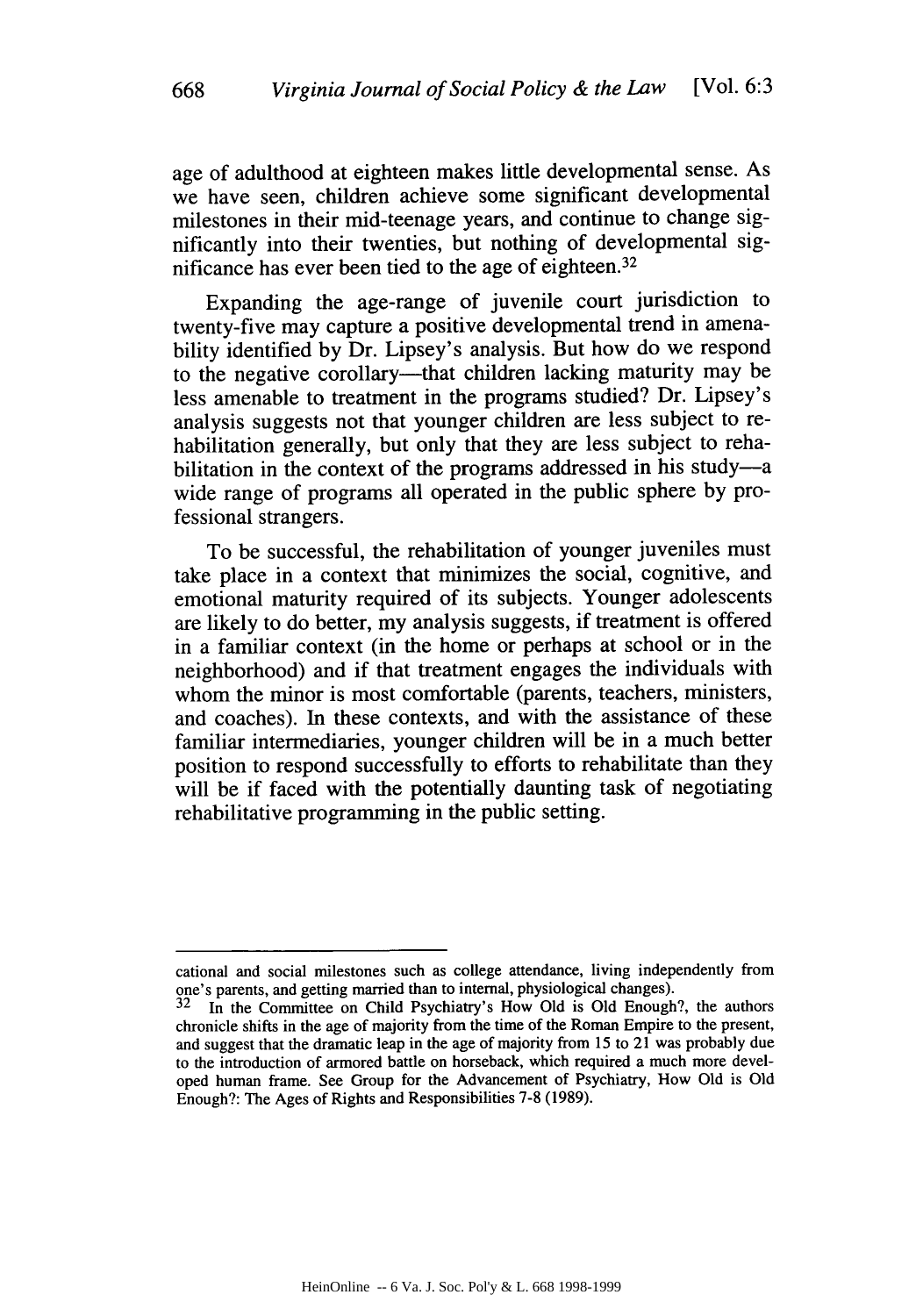### **CONCLUSION**

I suggest that rehabilitative programs for juvenile delinquents demand maturity of their clients, not because I think this explanation fully accounts for Dr. Lipsey's data, but because, as a possible partial account, it seems well worth considering. If even some fraction of treatment failures among juveniles can be accounted for by the developmental limitations of the juveniles served, and some fraction of the successes can be attributed to advancing age, we should seriously reconsider the design of our juvenile justice system. We should redesign our treatment of the youngest offenders to accommodate their immaturity, and we should expand the reach of juvenile justice jurisdiction to include the young adults who might profit most from its rehabilitative approach.